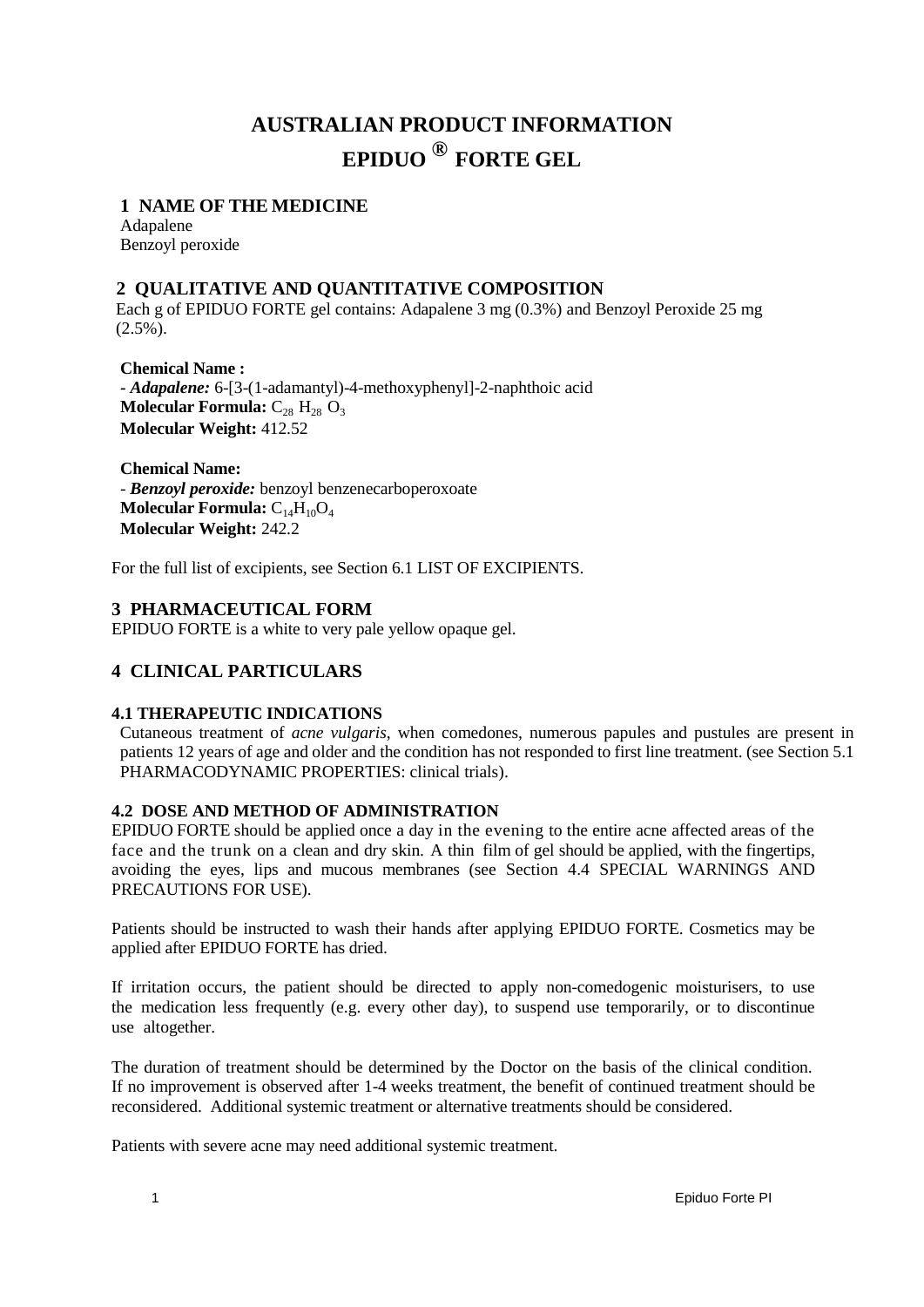#### **Paediatric use**

The safety and effectiveness of EPIDUO FORTE have not been studied in children below 12 years of age.

## **Elderly**

The safety and effectiveness of EPIDUO FORTE in elderly patients aged 65 years and above have not been established.

## **4.3 CONTRAINDICATIONS**

Hypersensitivity to the active substances or to any of the excipients. Pregnancy Women planning a pregnancy

## **4.4 SPECIAL WARNINGS AND PRECAUTIONS FOR USE**

EPIDUO FORTE is for external use only. EPIDUO FORTE should not be applied to damaged skin, either broken (cuts or abrasions), eczematous or sunburned.

EPIDUO FORTE should not come into contact with the eyes, lips, mouth, nostrils or mucous membranes. If product enters the eye, wash immediately with warm water.

If a reaction suggesting sensitivity to any component of the formula occurs, the use of EPIDUO FORTE should be discontinued.

Excessive exposure to sunlight or UV radiation, including sunlamps, should be avoided during the use of EPIDUO FORTE. Patients with high levels of sun exposure and those with inherent sensitivity to sun should exercise particular caution. Use of sunscreen products and protective apparel (e.g. hat) are recommended when exposure cannot be avoided.

This product contains propylene glycol (EI520) that may cause skin irritation.

EPIDUO FORTE should not come into contact with any coloured material including hair and dyed fabrics as this may result in bleaching and discoloration.

Depending upon the severity of local cutaneous adverse reactions, reduce the frequency of the application of EPIDUO FORTE, or discontinue use.

As with other topical retinoids, use of "waxing" as a depilatory method should be avoided on skin treated with EPIDUO FORTE.

Avoid concomitant use of other potentially irritating topical products (medicated or abrasive soaps and cleansers, soaps and cosmetics that have strong skin-drying effect and products with high concentrations of alcohol, astringents, spices, or limes).

## **Use in hepatic impairment**

There are no studies for the use of EPIDUO FORTE in these patients but caution should be considered for such patients.

## **Use in renal impairment**

There are no studies for the use of EPIDUO FORTE in these patients but caution should be considered for such patients.

## **Use in the elderly**

Clinical studies of EPIDUO FORTE did not include sufficient numbers of subjects aged 65 years and over to determine whether they respond differently from younger subjects.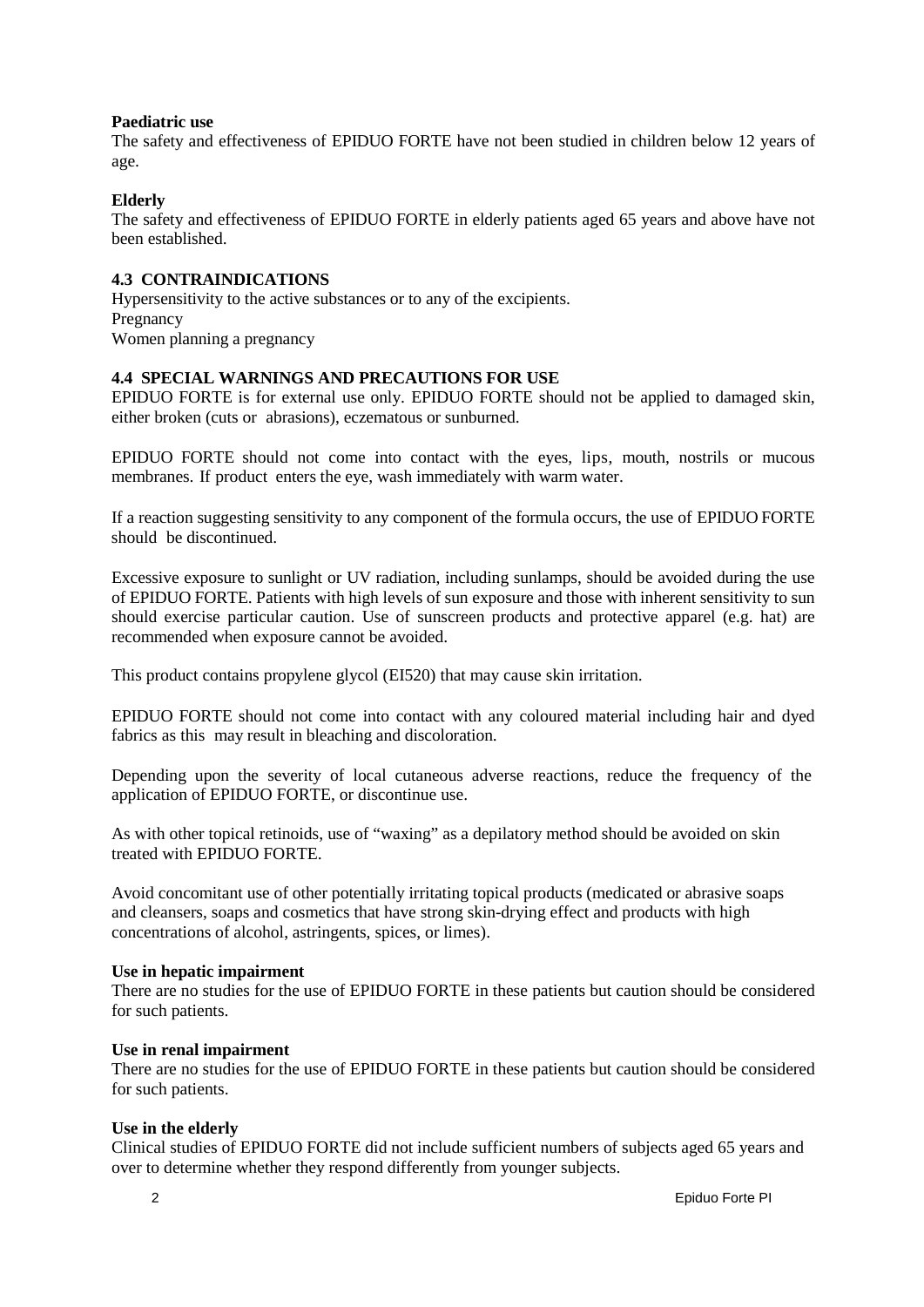#### **Pediatric Use**

Safety and effectiveness of EPIDUO FORTE in pediatric patients under the age of 12 years have not been established.

## **Effects on laboratory tests**

No data available.

#### **4.5 INTERACTIONS WITH OTHER MEDICINES AND OTHER FORMS OF INTERACTIONS** No formal drug-drug interaction studies have been conducted with EPIDUO FORTE.

From previous experience with adapalene and benzoyl peroxide, there are no known interactions with other medicinal products which might be used cutaneously and concurrently with EPIDUO FORTE. However, other retinoids or benzoyl peroxide or drugs with a similar mode of action should not be used concurrently. Caution should be exercised if cosmetics with desquamative, irritant or drying effects are used, as they may produce additive irritant effects with EPIDUO FORTE.

Absorption of adapalene through human skin is low (see Section 5.2 PHARMACOKINETIC PROPERTIES), and therefore interaction with systemic medicinal products is unlikely.

The percutaneous penetration of benzoyl peroxide in the skin is low and the drug substance is completely metabolised into benzoic acid which is rapidly eliminated. Therefore, the potential interaction of benzoic acid with systemic medicinal products is unlikely to occur.

## **4.6 FERTILITY, PREGNANCY AND LACTATION**

## **Effects on Fertility**

Fertility testing of EPIDUO FORTE has not been performed in any species. Studies with the individual active components have been performed in rats.

Oral adapalene had no effect on the fertility of rats at doses up to 20 mg/kg/day ( $\geq$ 300 times the maximum recommended human dose, based on  $C_{\text{max}}$ ). Benzoyl peroxide administered orally to male rats at 1 g/kg/day caused testicular atrophy; there was no effect on fertility in male rats at oral doses of 500 mg/kg/day or in female rats at 1 g/kg/day.

## **Use in Pregnancy** (Category D)

Orally administered retinoids have been associated with congenital abnormalities. When used in accordance with the prescribing information, topically administered retinoids are generally assumed to result in low systemic exposure due to minimal dermal absorption. However, there could be individual factors (e.g. damaged skin barrier, excessive use) that contribute to an increased systemic exposure.

No adequate or well-controlled studies in pregnant women have been conducted with EPIDUO FORTE, adapalene or benzoyl peroxide. Clinical experience with locally applied adapalene and benzoyl peroxide in pregnancy is limited. There have been isolated reports of birth defects in babies born to women using topical drugs with a similar mechanism of action to adapalene during pregnancy. Because of the potential risk of adverse effects on fetal development, EPIDUO FORTE should not be used by women who are pregnant or who plan to become pregnant during treatment. In the case of unexpected pregnancy, treatment should be discontinued.

Animal embryofetal development studies have not been conducted with adapalene and benzoyl peroxide in combination, but such studies have been performed with the individual active components.

Adapalene was found to be teratogenic in rats and rabbits when administered orally at doses  $\geq$ 25 mg/kg/day (yielding plasma levels ~300 and 145 times higher in the respective species than the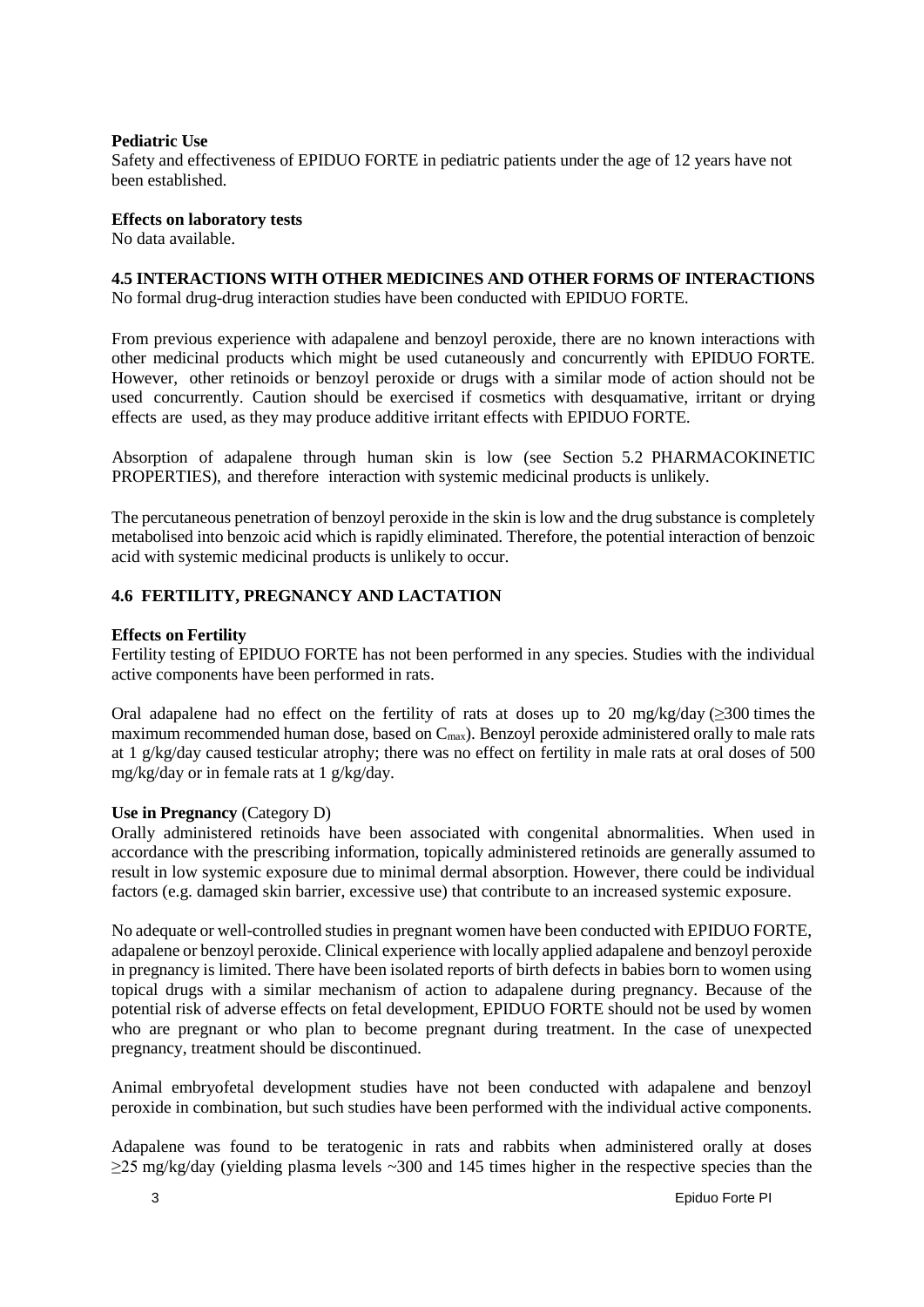maximum expected in patients). Craniofacial malformations (cleft palate, exencephaly, encephalocele and microphthalmia) were observed in treated rats; and umbilical hernia, exophthalmos, and kidney and skeletal malformations found in rabbits. Topical dermal administration of adapalene at doses up to 6 mg/kg in rats and rabbits was not teratogenic (yielding at least 32 times the maximum anticipated clinical systemic exposure, based on plasma AUC). Topical doses  $\geq 2$  mg/kg/day (rats) and 6 mg/kg/day (rabbits) increased skeletal variations (increased supernumerary ribs) in both species and delayed ossification in rabbits.

Benzoyl peroxide at oral doses of 1 g/kg/day resulted in lower birth weights of rat pups and lower pup body weight gain after birth; no reproductive toxicity was observed in rats at oral doses of 500 mg/kg/day benzoyl peroxide. It is unknown whether benzoyl peroxide can cause fetal harm when used by pregnant women.

## **Use in Lactation**

It is not known whether adapalene, benzoyl peroxide or their metabolites are excreted in human milk. EPIDUO FORTE should be used with caution in breastfeeding women, and to avoid contact exposure of the infant, application of EPIDUO FORTE should only be used on areas away from the chest when used during breastfeeding.

## **4.7 EFFECTS ON ABILITY TO DRIVE AND USE MACHINES**

EPIDUO FORTE has no or negligible influence on the ability to drive and use machines.

## **4.8 ADVERSE EFFECTS (UNDESIRABLE EFFECTS)**

## Summary of safety profile

Treatment-related adverse effects typically associated with use of EPIDUO FORTE include mild to moderate application site reactions, such as skin irritation characterized by scaling, dryness, erythema, and burning<sup>1</sup>/stinging. These reactions usually occur early in the treatment, and tend to gradually lessen over time.

<sup>1</sup>Cases of application site burn included superficial burn, second degree burn and severe burn reactions.

During clinical trials, 245 participants with acne lesions received EPIDUO FORTE once daily. A total of 217 participants were treated once daily for approximately 12 weeks.

Tabulated list of adverse events reported in  $\geq$ 1% of patients during treatment with EPIDUO FORTE in 1 Phase 3 vehicle-controlled studies, by System Organ Class, Preferred Terms and frequency (Table 1):

## **Table 1: Adverse Events Reported by ≥1% of patients during treatment with EPIDUO FORTE in 1 Phase 3 vehicle-controlled study**

|                                     | CD0271<br>(adapalene)<br>$0.3\%$<br><b>CD1579</b><br>(benzoyl | CD0271 (adapalene)<br>$0.1\%$ /CD1579<br>(benzoyl peroxide)<br>2.5%<br>$(N=217)$ |                    |
|-------------------------------------|---------------------------------------------------------------|----------------------------------------------------------------------------------|--------------------|
| <b>System Organ Class/Preferred</b> | peroxide) 2.5%                                                |                                                                                  | <b>Vehicle Gel</b> |
| <b>Term [1]</b>                     | $(N=217)$                                                     |                                                                                  | $(N=69)$           |
| Infections and infestations         | 8.8%                                                          | 7.8%                                                                             | 11.6%              |
| Nasopharyngitis                     | 6.5%                                                          | 5.1%                                                                             | 1.4%               |
| Upper respiratory tract infection   | 0.5%                                                          | 2.3%                                                                             | 5.8%               |
| Influenza                           | 0.9%                                                          | 0.9%                                                                             | 1.4%               |
| <b>Gastroenteritis</b>              | 1.4%                                                          | 0.5%                                                                             | $\theta$           |
| Ear infection                       | 0                                                             | 0                                                                                | 1.4%               |
| Pharyngitis                         | 0                                                             | 0                                                                                | 1.4%               |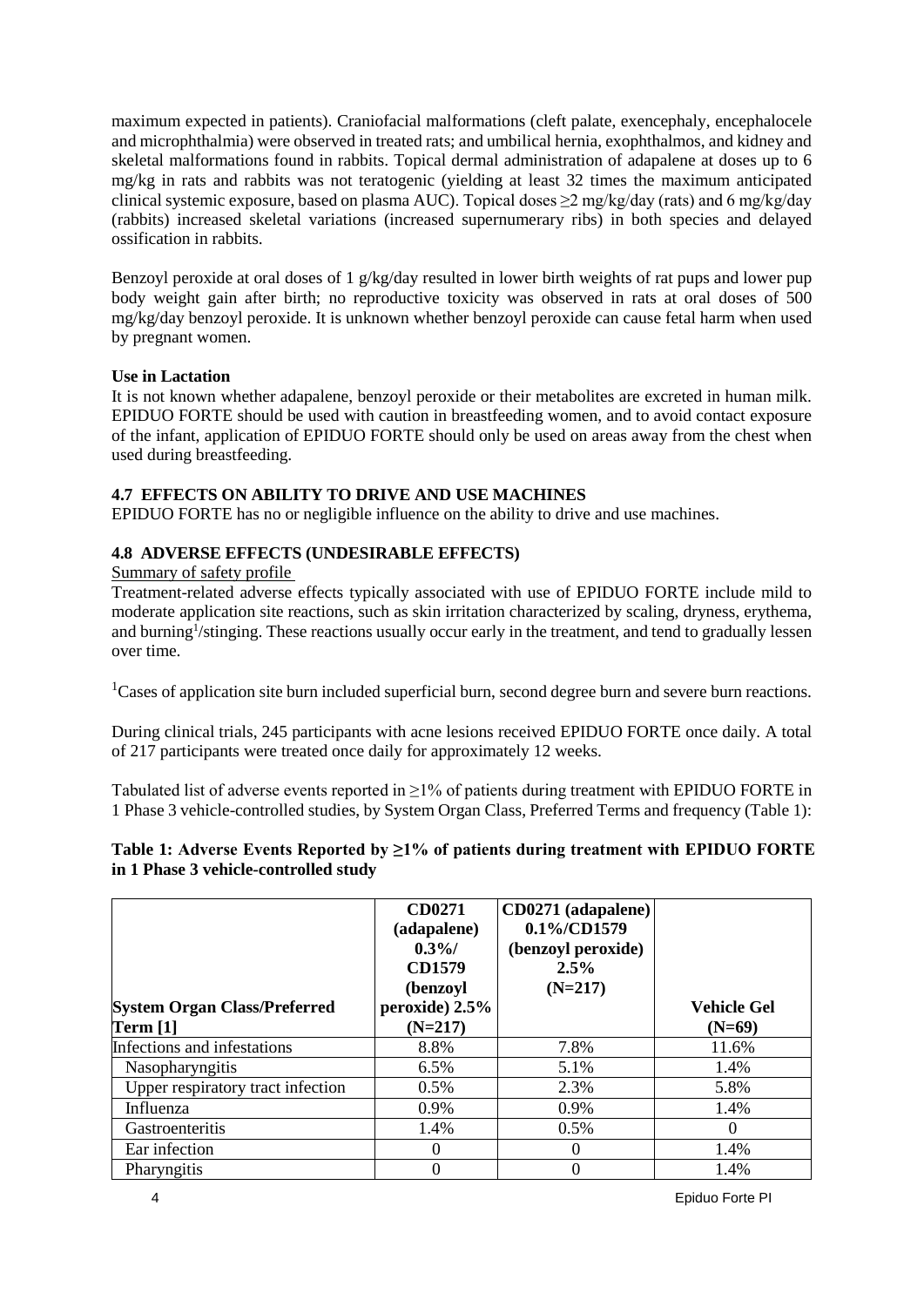|                                       | <b>CD0271</b>    | CD0271 (adapalene) |                    |
|---------------------------------------|------------------|--------------------|--------------------|
|                                       | (adapalene)      | 0.1%/CD1579        |                    |
|                                       | 0.3%             | (benzoyl peroxide) |                    |
|                                       | <b>CD1579</b>    | 2.5%               |                    |
|                                       | (benzoyl         | $(N=217)$          |                    |
| <b>System Organ Class/Preferred</b>   | peroxide) 2.5%   |                    | <b>Vehicle Gel</b> |
| <b>Term [1]</b>                       | $(N=217)$        |                    | $(N=69)$           |
|                                       |                  |                    |                    |
| Skin and subcutaneous tissue          | 6.0%             | 1.8%               | 2.9%               |
| disorders                             |                  |                    |                    |
| Skin irritation                       | 4.1%             | 0.5%               | $\overline{0}$     |
| Dermatitis allergic                   | 0.5%             | 1.4%               | $\overline{0}$     |
| Eczema                                | 1.4%             | $\boldsymbol{0}$   | $\overline{0}$     |
| Rash                                  | 0.5%             | $\overline{0}$     | 1.4%               |
| Urticaria                             | 0.5%             | $\overline{0}$     | 1.4%               |
| Nervous system disorders              | 1.4%             | 0.9%               | 2.9%               |
| Headache                              | 1.4%             | 0.9%               | 1.4%               |
| <b>Dizziness</b>                      | $\overline{0}$   | $\overline{0}$     | 1.4%               |
|                                       |                  |                    |                    |
| Respiratory, thoracic and mediastinal | 0.5%             | 0.5%               | 2.9%               |
| disorders                             |                  |                    |                    |
| Cough                                 | 0.5%             | 0.5%               | 1.4%               |
| Rhinitis seasonal                     | $\overline{0}$   | $\overline{0}$     | 1.4%               |
|                                       |                  |                    |                    |
| General disorders and administration  | $\overline{0}$   | 0.5%               | 1.4%               |
| site conditions                       |                  |                    |                    |
| Fatigue                               | $\boldsymbol{0}$ | 0.5%               | 1.4%               |
| Pyrexia                               | $\overline{0}$   | $\overline{0}$     | 1.4%               |
|                                       |                  |                    |                    |
| Ear and labyrinth disorders           | $\mathbf{0}$     | $\boldsymbol{0}$   | 1.4%               |
| <b>Motion</b> sickness                | $\overline{0}$   | $\overline{0}$     | 1.4%               |
|                                       |                  |                    |                    |
| Metabolism and nutrition disorders    | $\boldsymbol{0}$ | $\boldsymbol{0}$   | 1.4%               |
| Hypokalemia                           | $\boldsymbol{0}$ | $\overline{0}$     | 1.4%               |

Adverse reactions (considered as related) reported by  $\geq$ 1% to <10% of patients during treatment with EPIDUO FORTE in a Phase 3 vehicle-controlled study:

*common (≥1/100 to <1/10)*

- Skin irritation
- Skin burning sensation
- Atopic dermatitis

Adverse reactions (considered as related) reported by <1% of patients during treatment with EPIDUO FORTE in 1 Phase 3 vehicle-controlled studies:

Eye disorders

*uncommon (≥ 1/1,000 to < 1/100)*

• Erythema of eyelid Nervous system disorders *uncommon (≥ 1/1,000 to < 1/100)*

• Paresthesia (tingling at application site) Skin and subcutaneous tissue disorders *uncommon (≥ 1/1,000 to < 1/100)*

• Pruritus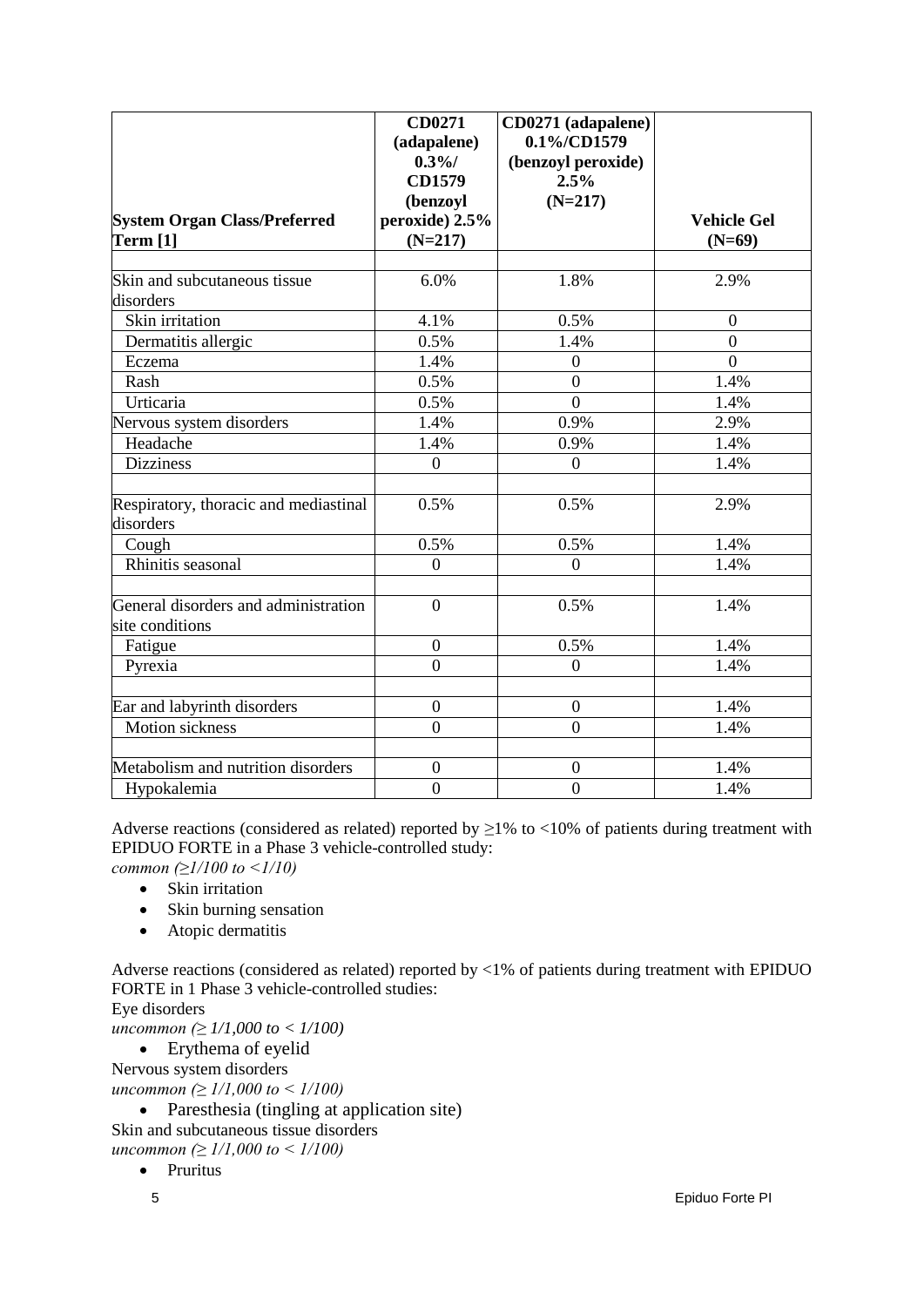- Rash
- Dry skin
- Application Site Burn (No Known Frequency)

Skin irritation was more commonly seen with EPIDUO FORTE than with EPIDUO. The skin irritation described after application of EPIDUO FORTE, is generally mild or moderate, with signs and symptoms including erythema, dryness, scaling, burning and pain of skin (stinging pain), peaking during the first weeks and then subsiding spontaneously.

In addition to some of the above, other adverse drug effects were reported with EPIDUO (Adapalene 0.1%/Benzoyl peroxide 2.5%), the previously approved fixed combination of adapalene and benzoyl peroxide.

Other adverse drug reactions reported in clinical trials with Epiduo gel: irritative contact dermatitis (common) and sunburn (uncommon).

## **Post-Marketing surveillance data**

The following events have been reported since the global launch of EPIDUO. These events have been chosen for inclusion due to either their seriousness, causal connection to EPIDUO or frequency of reporting. Post-market adverse events are reported spontaneously from a population of unknown size, thus estimates of frequency cannot be made.

Eye disorders: Eyelid oedema, conjunctivitis.

Respiratory, thoracic and mediastinal disorders: Throat tightness, dyspnoea<sup>2</sup>.

Skin and subcutaneous tissue disorders: Pain of skin (e.g. stinging pain), allergic contact dermatitis, swelling of face, blister (vesicles), sunburn, pruritus, skin discolouration, rash, eczema, urticaria, anaphylactic reaction<sup>2</sup>.

<sup>2</sup> Anaphylactic reactions include generalized skin eruptions or skin reactions associated with respiratory disorders mainly represented by oedemas, throat tightness, dyspnoea and urticaria.

## **Reporting suspected adverse effects**

Reporting suspected adverse reactions after registration of the medicinal product is important. It allows continued monitoring of the benefit-risk balance of the medicinal product. Healthcare professionals are asked to report any suspected adverse reactions at [www.tga.gov.au/reporting-problems.](http://www.tga.gov.au/reporting-problems)

#### **4.9 OVERDOSAGE**

EPIDUO FORTE is for once-daily cutaneous use only. Excessive application of EPIDUO FORTE may result in severe irritation. In this event, discontinue use and wait until the skin has recovered. In case of accidental ingestion, appropriate symptomatic measures should be taken. For information on the management of overdose, contact the Poison Information Centre on 13 11 26 (Australia).

If the medications are applied excessively, no more rapid or better results will be obtained and marked redness, peeling or discomfort may occur.

Inadvertent oral ingestion of adapalene may lead to the same adverse effects as those associated with excessive oral intake of Vitamin A, including teratogenesis in women of childbearing years. Therefore, pregnancy testing should be carried out in women of childbearing potential who have ingested the product.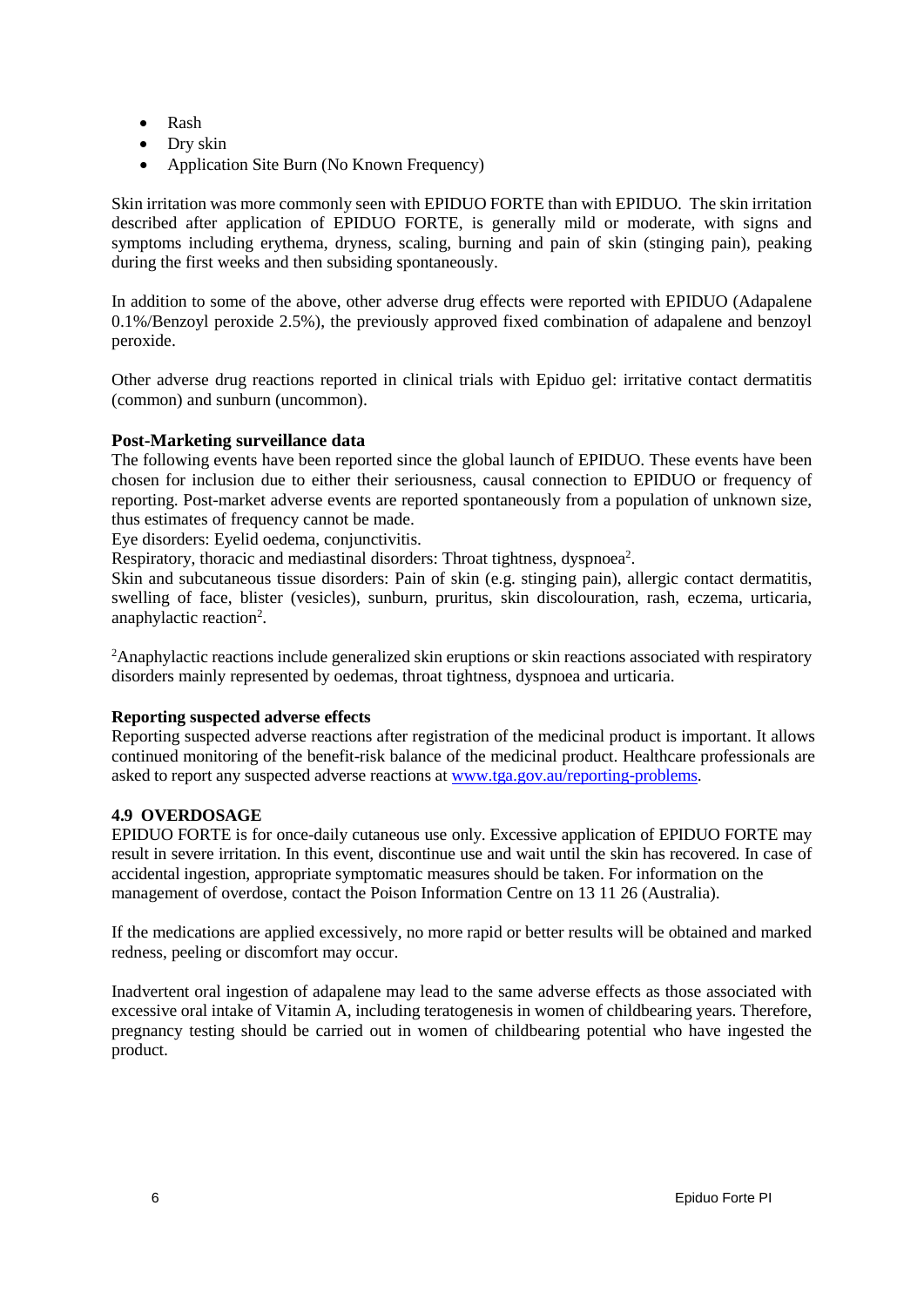# **5 PHARMACOLOGICAL PROPERTIES**

## **5.1 Pharmacodynamic properties**

Pharmacotherapeutic group: D10A Anti-Acne [Preparations](http://www.whocc.no/atcddd/indexdatabase/index.php?query=D10A) for Topical Use ATC code: D10AD53

#### *Mechanism of action*

EPIDUO FORTE combines two active substances, which act through different, but complementary mechanisms of action.

*- Adapalene***:** Adapalene is a chemically stable, naphthoic acid derivative with retinoid-like activity. Biochemical and pharmacological profile studies have demonstrated that adapalene alters the pathology of *acne vulgaris:* it is a potent modulator of cellular differentiation and keratinisation and has antiinflammatory properties. Mechanistically, adapalene binds to specific retinoic acid nuclear receptors. Current evidence indicates that topical adapalene normalises the differentiation of follicular epithelial cells resulting in decreased microcomedone formation. Adapalene inhibits the chemotactic responses of human polymorphonuclear leucocytes *in vitro*; it also inhibits the metabolism of arachidonic acid to inflammatory mediators. *In vitro* studies have shown inhibition of the AP-1 factors and the inhibition of the expression of toll like receptors 2. This profile indicates that the cell mediated inflammatory component of acne is reduced by adapalene.

**-** *Benzoyl peroxide (BPO)*: Benzoyl peroxide has been shown to have antimicrobial activity; particularly against *Propionibacterium acnes*, which is abnormally present in the acne-affected pilosebaceous unit. It exerts its bactericidal effect by generating free radicals that oxidise proteins and other essential cellular components in the bacterium wall. Additionally benzoyl peroxide has demonstrated exfoliative and keratolytic activities acting against comedones at all stages of their development. Benzoyl peroxide is also sebostatic, counteracting the excessive sebum production associated with acne.

## **Clinical trials**

#### Clinical efficacy and safety

The safety and efficacy of EPIDUO FORTE applied once daily for the treatment of *acne vulgaris* were assessed in a 12-week, multicenter, randomised, double-blind, controlled clinical study, comparing EPIDUO FORTE to the gel vehicle in 503 acne patients. In this study, 217 patients were treated with EPIDUO FORTE, 217 patients with adapalene 0.1% / benzoyl peroxide 2.5% gel and 69 patients with the Vehicle gel. At baseline, 50% of subjects were graded as "moderate" (IGA Grade 3) and 50% were graded as "severe" (IGA Grade 4) on the IGA scale. Subjects had an average of 98 (range 51-226) total lesions of which the mean number of inflammatory lesions was 38 (range: 20-99) and the mean number of non-inflammatory lesions was 60 (range 30-149). Patients with Acne Conglobata, Acne Fulminans, secondary (chloracne, drug-induced acne), nodulo-cystic acne or acne requiring systemic treatment have not been studied with EPIDUO FORTE.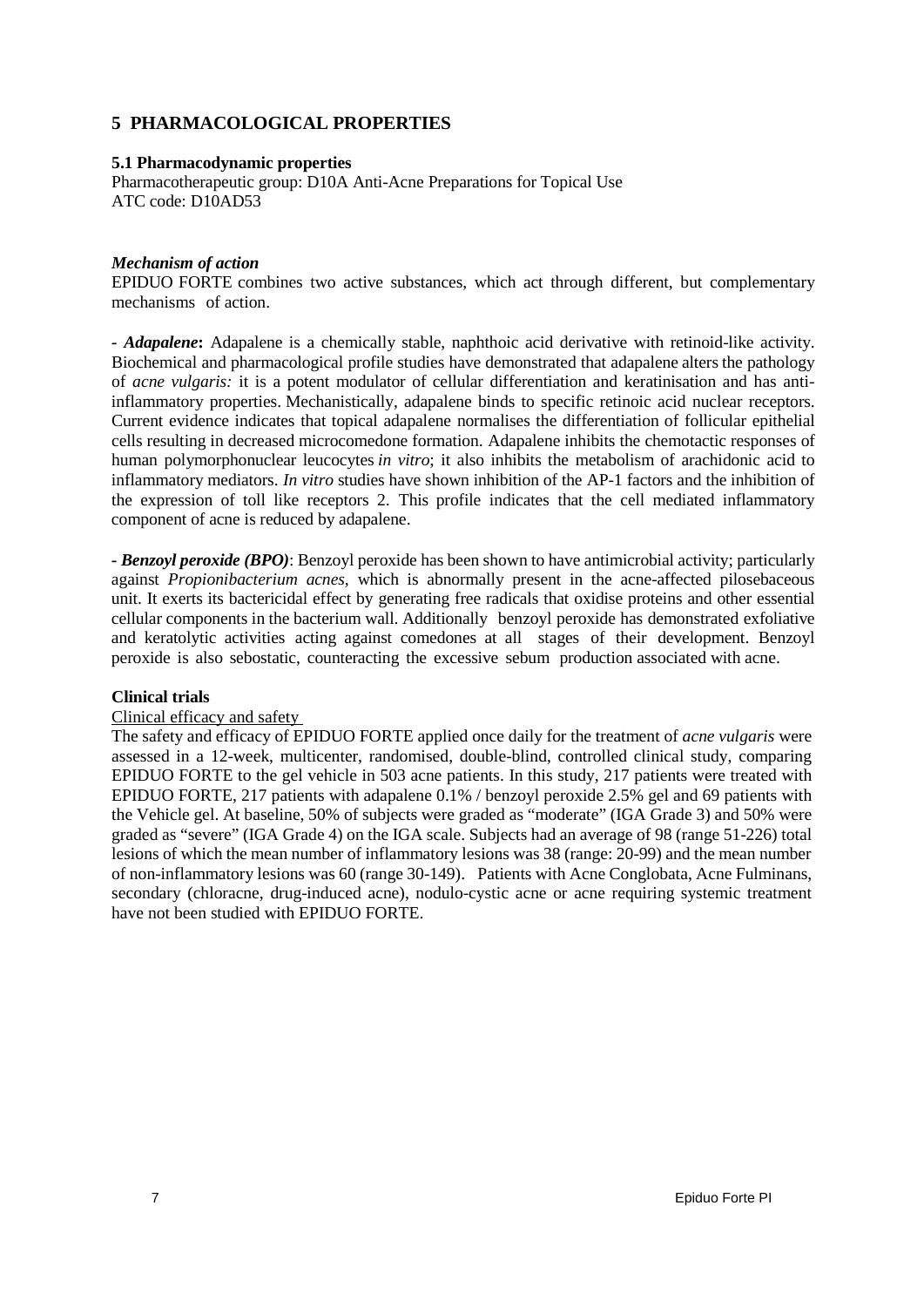| <b>Investigator's Global Assessment</b> |                     |                                                                                                                           |
|-----------------------------------------|---------------------|---------------------------------------------------------------------------------------------------------------------------|
| Ю                                       | Clear               | Clear skin with no inflammatory or non-inflammatory lesions.                                                              |
|                                         | <b>Almost Clear</b> | A few scattered comedones and a few small papules.                                                                        |
|                                         | Mild                | Easily recognisable; less than half the face is involved. Some comedones<br>and some papules and pustules.                |
|                                         | Moderate            | More than half of the face is involved. Many comedones, papules and<br>pustules. One small nodule may be present.         |
|                                         | Severe              | Entire face is involved. Covered with comedones, numerous papules and<br>pustules. Few nodules may or may not be present. |

## **Table 2: Investigator's Global Assessment scale**

The efficacy criteria were:

- Success rate, defined as the percent of subjects who were rated 'Clear' or 'Almost Clear' at Week 12 with at least a two-grade improvement based on the Investigator's Global Assessment (IGA). An IGA score of 'Clear' corresponded to clear skin with no inflammatory or non-inflammatory lesions. An IGA score of 'Almost Clear' corresponded to a few scattered comedones and a few small papules.

- Mean absolute change from baseline at Week 12 in both inflammatory and non-inflammatory lesion counts.

At Baseline, 50% of enrolled patients had acne severity assessed as "moderate" (IGA=3) and 50% had scores of "severe" (IGA=4). In the overall study population, up to two nodules were allowed. For lesion counts, subjects had an average of 98 (range: 51-226), of which the mean number of inflammatory lesions was 38 (range: 20-99) and the mean number of non-inflammatory lesions was 60 (range: 30- 149). The age of the patients ranged from 12 to 57 years (mean age: 19.6 years), with 273 (54.3%) patients 12 to 17 years of age. A similar number of males (47.7%) and females (52.3%) were enrolled. The patients treated the face and other acne affected areas on the trunk as needed once daily in the evening. Statistical analyses were performed to compare and interpret study results in a stepwise manner:

− EPIDUO FORTE versus Vehicle gel in the overall population of patients with moderate and severe acne (IGA=3 and IGA=4).

− EPIDUO FORTE versus Vehicle gel in the subgroup of patients with severe acne (IGA=4).

The efficacy results are shown for EPIDUO FORTE in Table 3 for the combined moderate and severe acne populations.

Superiority of EPIDUO FORTE over vehicle gel was demonstrated in the overall study population of patients with moderate to severe acne (IGA=3 and IGA=4) at Week 12 for Success Rate (33.7% vs. 11.0%,  $p<0.001$ ) and for reductions in inflammatory (27.8 vs. 13.2,  $p<0.001$ ) and non-inflammatory lesion counts (40.5 vs. 19.7, p<0.001). See Table 3.

## **Table 3: Clinical efficacy in the overall population: patients with moderate and severe acne vulgaris at Week 12 (combined IGA = 3 and 4, MI, ITT population)**

| <b>Efficacy Parameters</b>         | <b>EPIDUO</b><br><b>FORTE</b><br>$(N=217)$ | <b>Adapalene</b><br>$0.1\%$ / benzoyl<br>peroxide 2.5%<br>Gel<br>$(N = 217)$ | <b>Vehicle Gel</b><br>$(N=69)$ |
|------------------------------------|--------------------------------------------|------------------------------------------------------------------------------|--------------------------------|
| <b>Success Rate</b>                | $33.7\%$ *                                 | 27.3%                                                                        | 11.0%                          |
| (minimum 2-grade improvement       |                                            |                                                                              |                                |
| and IGA "clear" or "almost clear") |                                            |                                                                              |                                |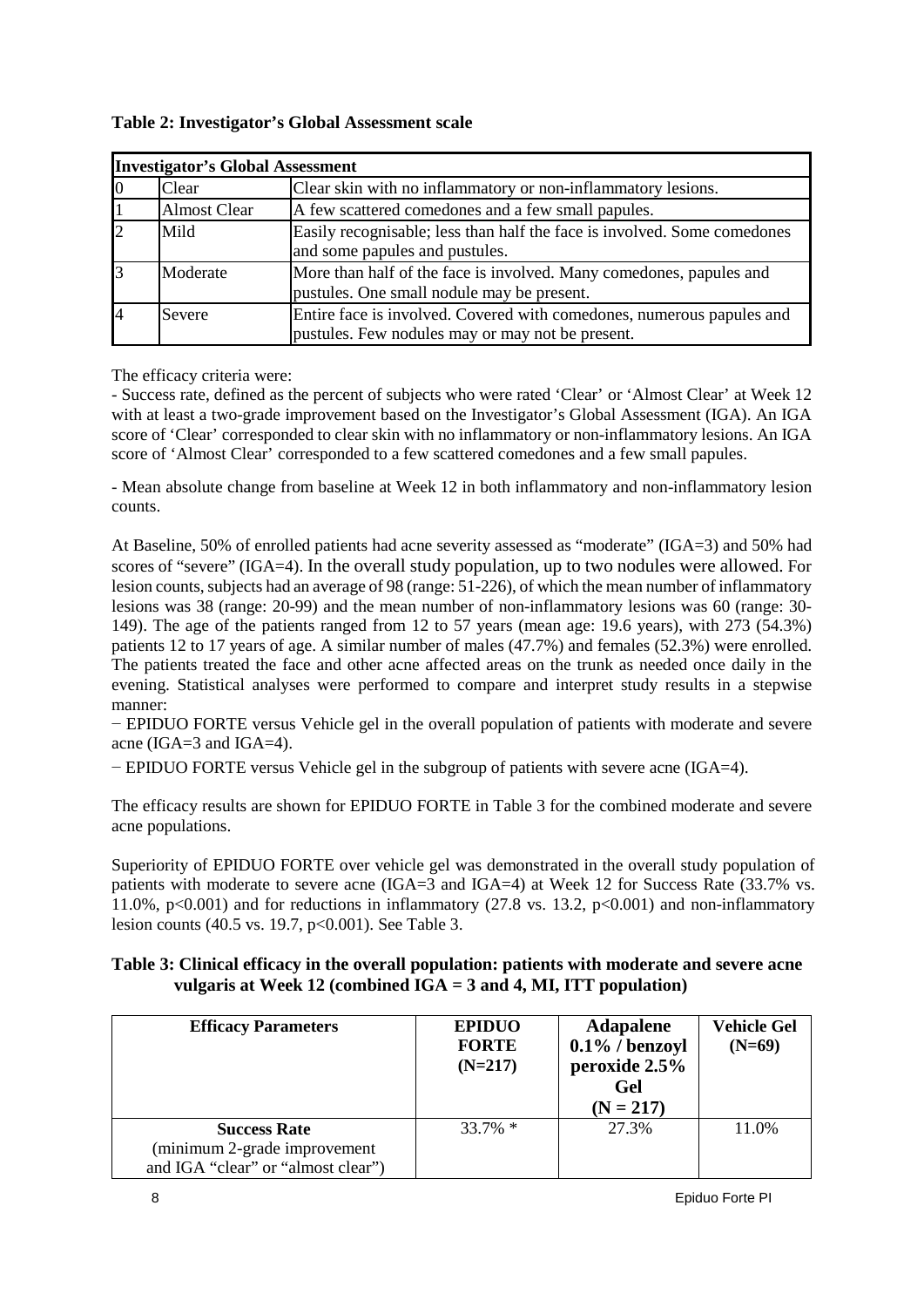| <b>Change in Inflammatory Lesions,</b>            | $27.8*(68.7%)$    | $26.5(69.3\%)$ | 13.2 (39.2%) |
|---------------------------------------------------|-------------------|----------------|--------------|
| Mean absolute (percent) reduction                 |                   |                |              |
| <b>Change in Non-inflammatory Lesions,</b>        | $40.5 * (68.3\%)$ | $40.0(68.0\%)$ | 19.7 (37.4%) |
| Mean absolute (percent) reduction                 |                   |                |              |
| $MI = Multiple Imputation; ITT = Intent-to-treat$ |                   |                |              |

## *\*p < 0.001 vs vehicle*

Results of primary efficacy analyses in the severe acne population are shown in Table 4.

Superiority of EPIDUO FORTE over vehicle gel was demonstrated in the population of patients with severe acne (IGA=4) at Week 12 for Success Rate (31.9% vs. 11.8%, p=0.029) and for reductions in inflammatory (37.3 vs. 14.3,  $p<0.001$ ) and non-inflammatory lesion counts (46.3 vs. 17.8,  $p<0.001$ ). See Table 4.

#### **Table 4: Clinical efficacy in patients with severe acne vulgaris (IGA = 4, MI, ITT population)**

| <b>Efficacy Parameters</b>                          | <b>EPIDUO</b><br><b>FORTE</b><br>$(N=106)$ | <b>Adapalene</b><br>$0.1\%$ /<br>benzoyl<br>peroxide<br>2.5% Gel<br>$(N = 112)$ | <b>Vehicle Gel</b><br>$(N=34)$ |
|-----------------------------------------------------|--------------------------------------------|---------------------------------------------------------------------------------|--------------------------------|
| <b>Success Rate</b><br>(minimum 2-grade improvement | $31.9\%$ ¤                                 | 20.5%                                                                           | 11.8%                          |
| and IGA "clear" or "almost clear")                  |                                            |                                                                                 |                                |
| <b>Change in Inflammatory Lesions,</b>              | $37.3*(74.4%)$                             | 30.2                                                                            | 14.3 (33.0%)                   |
| Mean absolute (percent) reduction                   |                                            | (68%)                                                                           |                                |
| <b>Change in Non-inflammatory Lesions,</b>          | $46.3*(72.1\%)$                            | 43.9                                                                            | 17.8 (30.8%)                   |
| Mean absolute (percent) reduction                   |                                            | $(68.4\%)$                                                                      |                                |

*MI= Multiple Imputation; ITT= Intent-to-treat* 

*¤ p = 0.029 vs vehicle*

*\*p***<***0.001 vs vehicle*

Adapalene 0.1% / benzoyl peroxide 2.5% gel was included in this trial as a reference therapy, however this study was not designed or powered to statistically compare the efficacy of EPIDUO FORTE to the lower strength reference therapy, nor to compare the reference therapy to the vehicle control. In subjects graded as "moderate" (IGA Grade 3) EPIDUO FORTE had similar levels of effectiveness to the adapalene 0.1%/benzoylperoxide 2.5%.

## **5.2 PHARMACOKINETIC PROPERTIES**

## **Absorption**

A pharmacokinetic study was conducted with EPIDUO FORTE in 26 adult and adolescent subjects (12 to 33 years of age) with severe *acne vulgaris*. The subjects were treated with once-daily applications on all potentially affected areas during a 4-week period with, on average, 2.3 grams/day (range: 1.6-3.1 grams/day) of EPIDUO FORTE applied as a thin layer to the face, shoulders, upper chest and upper back. After 4 weeks of treatment, 16 subjects (62%) had quantifiable adapalene plasma concentrations above the limit of quantification (LOQ of 0.1 ng/mL), with a mean Cmax of  $0.16 \pm 0.08$  ng/mL and a mean AUC0-24h of 2.49±1.21 ng.h/mL. The most exposed subject had adapalene Cmax and AUC0- 24h values of 0.35 ng/mL and 6.41 ng.h/mL, respectively.

Adapalene systemic exposure tends to increase proportionally to the applied dose, as observed in another study, where the most exposed subject treated with Epiduo Gel presented a Cmax of 0.13 ng/mL and an AUC0-24h value of 1.99 ng.h/mL.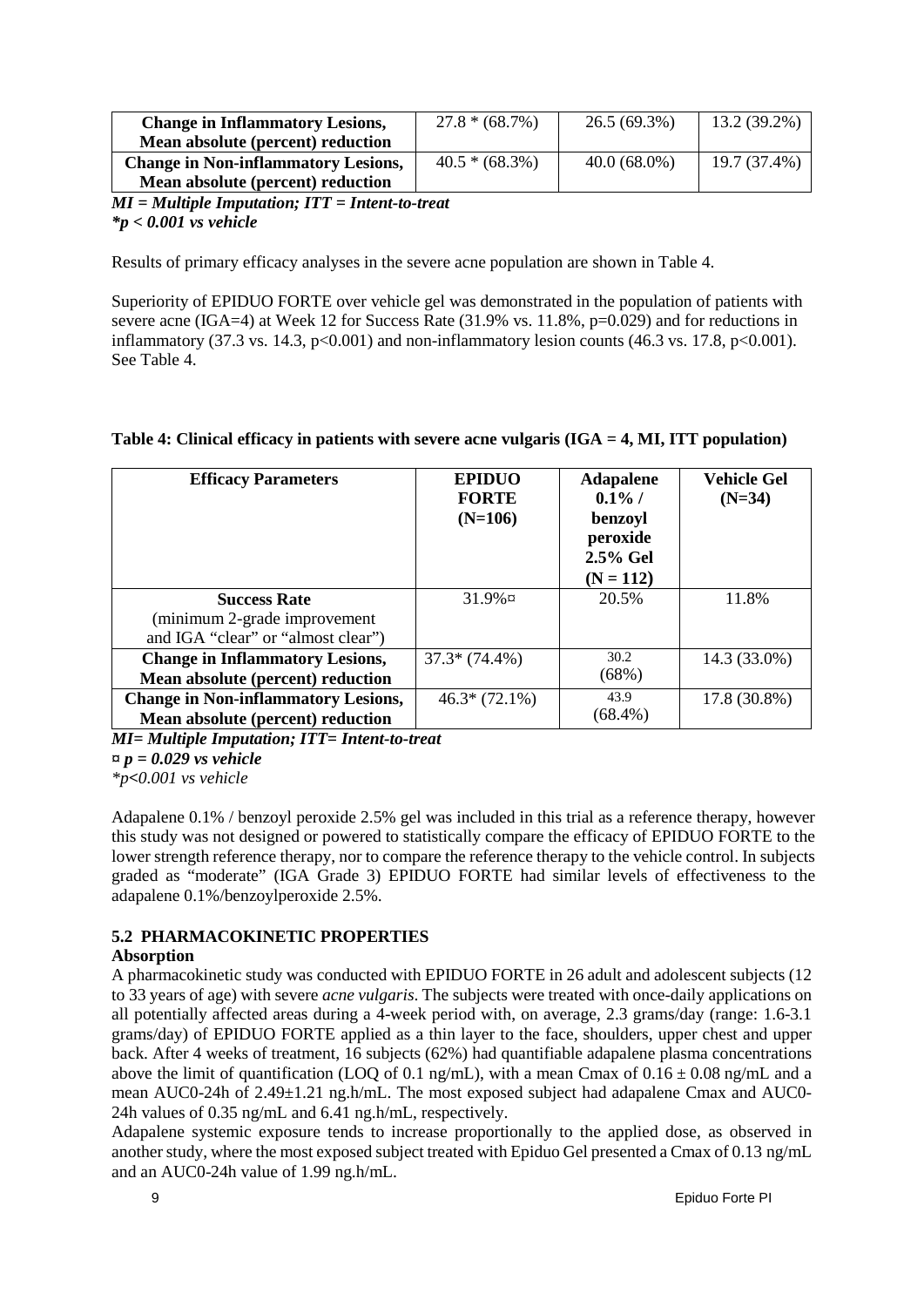Pharmacokinetic studies conducted with both EPIDUO and EPIDUO FORTE have evidenced that the systemic circulating levels of adapalene are not affected by benzoyl peroxide. The percutaneous penetration of benzoyl peroxide is low; when applied on the skin, it is completely converted into benzoic acid which is rapidly eliminated.

## **Distribution**

The total binding of adapalene in the blood was greater than 99%, with adapalene bound primarily to lipoproteins and human serum albumin. In human blood with a haematocrit of 45%, the erythrocyte fraction of blood contained only 26% of the total adapalene indicating that adapalene was distributed to erythrocytes at a lesser extent.

The distribution for benzoyl peroxide could not be determined since it is converted into benzoic acid, which is an endogenous substance.

#### **Metabolism**

Following 24-hour incubation with human hepatocytes, more than 90% of adapalene was metabolised. Metabolism of adapalene chiefly involves hydroxylation and subsequent conjugation with glucuronic acid (predominantly) and sulfates.

The metabolism of benzoyl peroxide metabolism evaluated *in vitro* in human skin confirmed benzoyl peroxide is metabolised into benzoic acid before passing into the circulation.

#### **Excretion**

Excretion of adapalene appears to be primarily via the biliary route. After topical administration inmonkeys, benzoyl peroxide was mainly and rapidly excreted in urine (45% of applied dose), nearly exclusively in the form of benzoic acid.

## **5.3 PRECLINICAL SAFETY DATA**

#### **Genotoxicity**

Genotoxicity testing of EPIDUO FORTE has not been conducted.

Adapalene did not demonstrate mutagenic or clastogenic activity in *in vitro* tests with bacterial and mammalian cells and showed no clastogenic activity in mammalian cells *in vitro* or in an *in vivo* test in mice.

Benzoyl peroxide was not mutagenic in bacteria or clastogenic in Chinese Hamster Lung cells *in vitro*, but did induce DNA damage *in vitro* in the unscheduled DNA synthesis test and the *E. coli* SOS chromotest, probably by a reactive oxygen species (ROS) mechanism. Protective mechanisms against ROS are known to exist *in vivo*. Benzoyl peroxide was not genotoxic *in vivo* in a dominant lethal mutation study in mice, a cytogenetic assay in rats or a host-mediated assay in rats.

#### **Carcinogenicity**

Studies have not been conducted to investigate the carcinogenic potential of the combination product EPIDUO FORTE.

Lifetime (2-year) carcinogenicity studies with adapalene have been conducted in mice at topical doses of up to 6 mg/kg/day, and in rats at oral doses of up to 1.5 mg/kg/day. These doses yielded plasma levels of adapalene up to 450 times (mice) and 70 times (rats) the maximum plasma concentration of adapalene expected in patients treated with EPIDUO FORTE at the maximum recommended human dose of 2 grams of gel per day. In the rat study, an increased incidence of benign and malignant pheochromocytomas was observed in the adrenal medulla of male rats at 1.5 mg/kg/day. No treatmentrelated increase in tumour incidence was observed in male rats at 0.5 mg/kg/day (yielding 50 times the maximum anticipated clinical exposure) or in female rats or mice. EPIDUO FORTE is unlikely to induce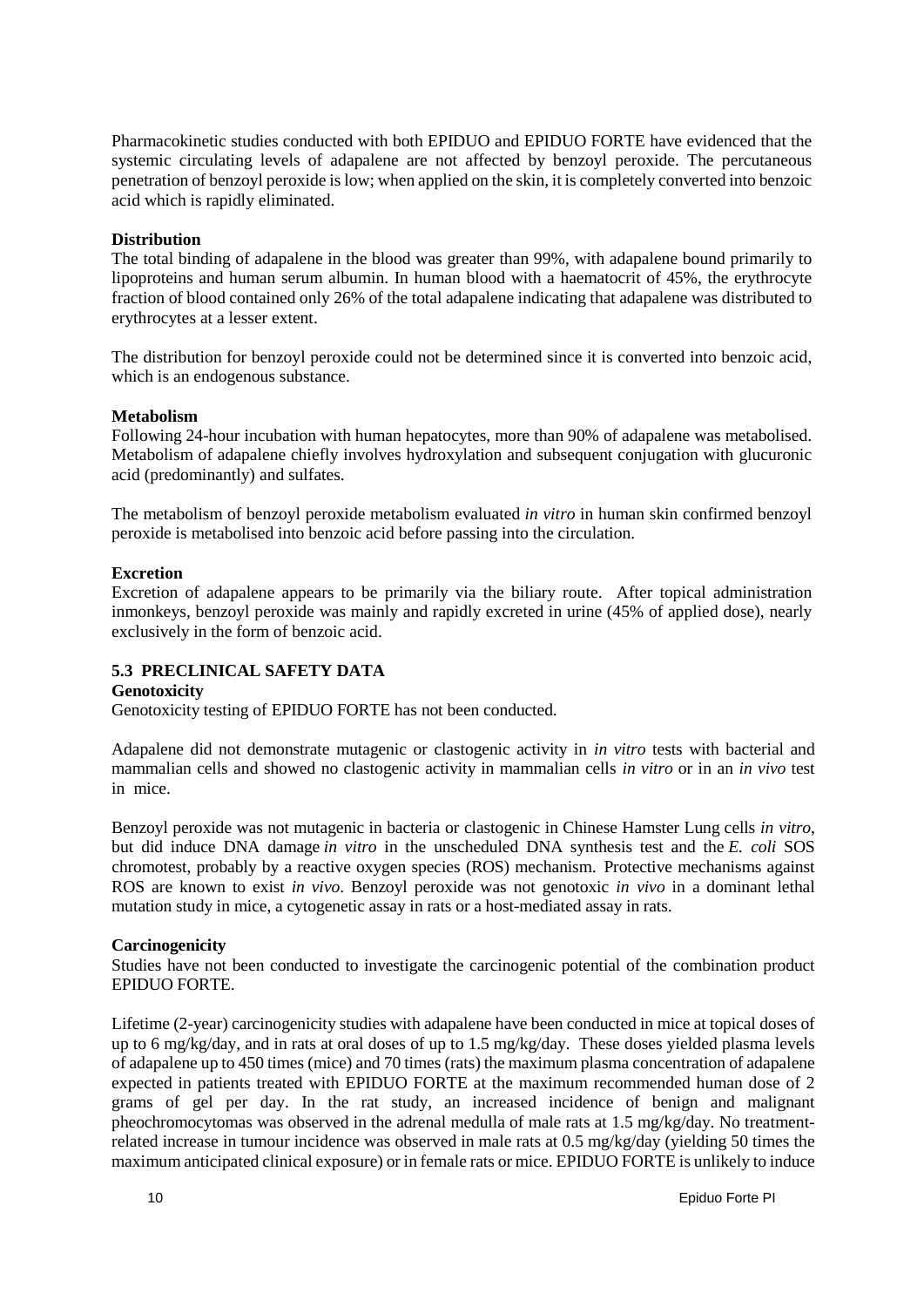phaeochromocytomas in patients.

Animal studies on compounds with a similar mode of action to adapalene have indicated that these may enhance the development of skin cancers caused by UV light. Adapalene is essentially stable to oxygen and light and is chemically non-reactive. While short-term studies have shown no phototoxic or photoallergic potential of adapalene, small numbers of reactions consistent with phototoxicity were reported in clinical studies, and the safety of using adapalene during long or repeated exposures to sunlight or UV radiation has not been established in animals or humans. Exposure to excessive sunlight or UV irradiation (including sunlamps) should be avoided during treatment with adapalene.

Benzoyl peroxide has been shown to be a tumour promoter and progression agent in a number of animal studies. Studies in mice have shown that benzoyl peroxide does not increase the growth of tumours initiated by UV light. The clinical significance of this is unknown. Alone, benzoyl peroxide was not carcinogenic by the dermal route in 2-year studies conducted in rodents involving treatment with up to 15–25% strengths. Mice received up to 15 or 25 mg/animal/day, male rats up to 138 mg/kg/day and female rats up to 205 mg/kg/day benzoyl peroxide. In terms of body surface area, the highest doses tested in rats are 25–37 times the dose of benzoyl peroxide provided by EPIDUO FORTE at the maximum recommended human dose of 2 grams of gel per day.

## **6. PHARMACEUTICAL PARTICULARS**

## **6.1 LIST OF EXCIPIENTS**

Acrylamide/sodium acryloyldimethyltaurate copolymer Disodium edetate Docusate sodium Glycerol Isohexadecane Poloxamer 124 Polysorbate 80 Propylene glycol (E1520) Sorbitan oleate Purified water

## **6.2 INCOMPATIBILITIES**

Incompatibilities were either not assessed or not identified as part of the registration of this medicine.

## **6.3 SHELF LIFE**

In Australia, information on the shelf life can be found on the public summary of the Australian Register of Therapeutic Goods (ARTG). The expiry date can be found on the packaging.

## **6.4 SPECIAL PRECAUTIONS FOR STORAGE**

Store below 25°C. Do not refrigerate. Shelf-life after first opening: 3 months.

## **6.5 NATURE AND CONTENTS OF CONTAINER**

2g and 5g high density polyethylene (HDPE) tubes, closed with a polypropylene (PP) screw-cap. 15g, 30g PP/HDPE bottles with pump and PP/HDPE/VLDPE airless pump system, closed with a PP cap.

Not all pack sizes may be marketed.

## **6.6 SPECIAL PRECAUTIONS FOR DISPOSAL**

In Australia any unused medicine or waste material should be disposed of in accordance with local requirements.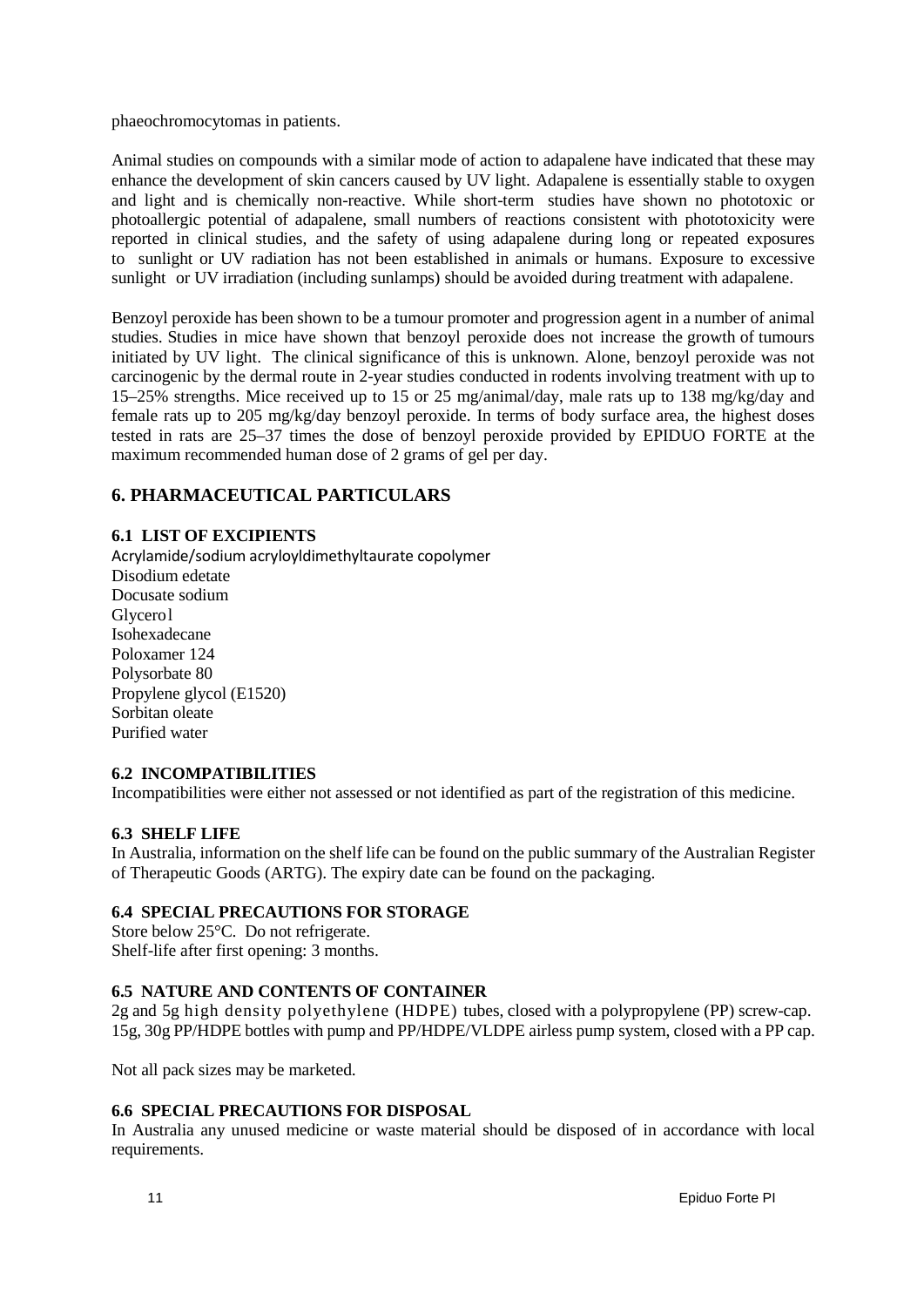## **6.7 PHYSICOCHEMICAL PROPERTIES**

## **Chemical structure**



## Benzoyl Peroxide



#### **CAS number**

Adapalene**:** 106685-40-9 Benzoyl peroxide**:** 94-36-0

# **7 MEDICINE SCHEDULE (POISONS STANDARD)**

PRESCRIPTION MEDICINE (S4)

## **8 SPONSOR**

Galderma Australia Pty Ltd Suite 4, 13B Narabang Way Belrose NSW 2085

Telephone: 1800 800 765